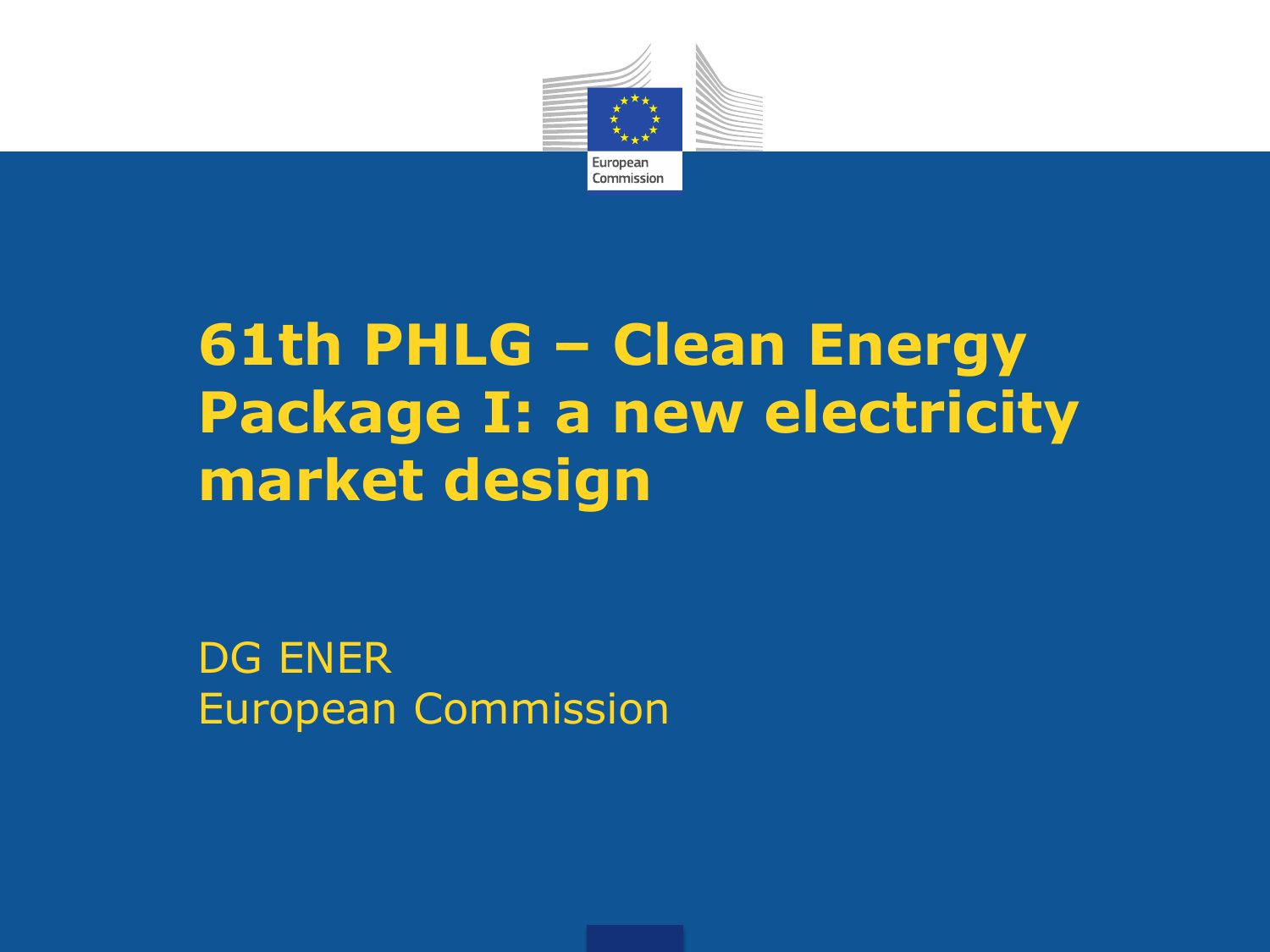#### **TIMELINE\***



Adaptation of legal acts based on amendments of the Energy Community Treaty (Article 25' ECT on reciprocity)

**Stakeholders:** EC, ACER, ENTSO-E, Energy Community **Secretariat** 

\*Please note that this presentation has been prepared by the European Commission services as technical background to facilitate informal discussion. It is without prejudice to the position the European Union might take in the future.



European Commission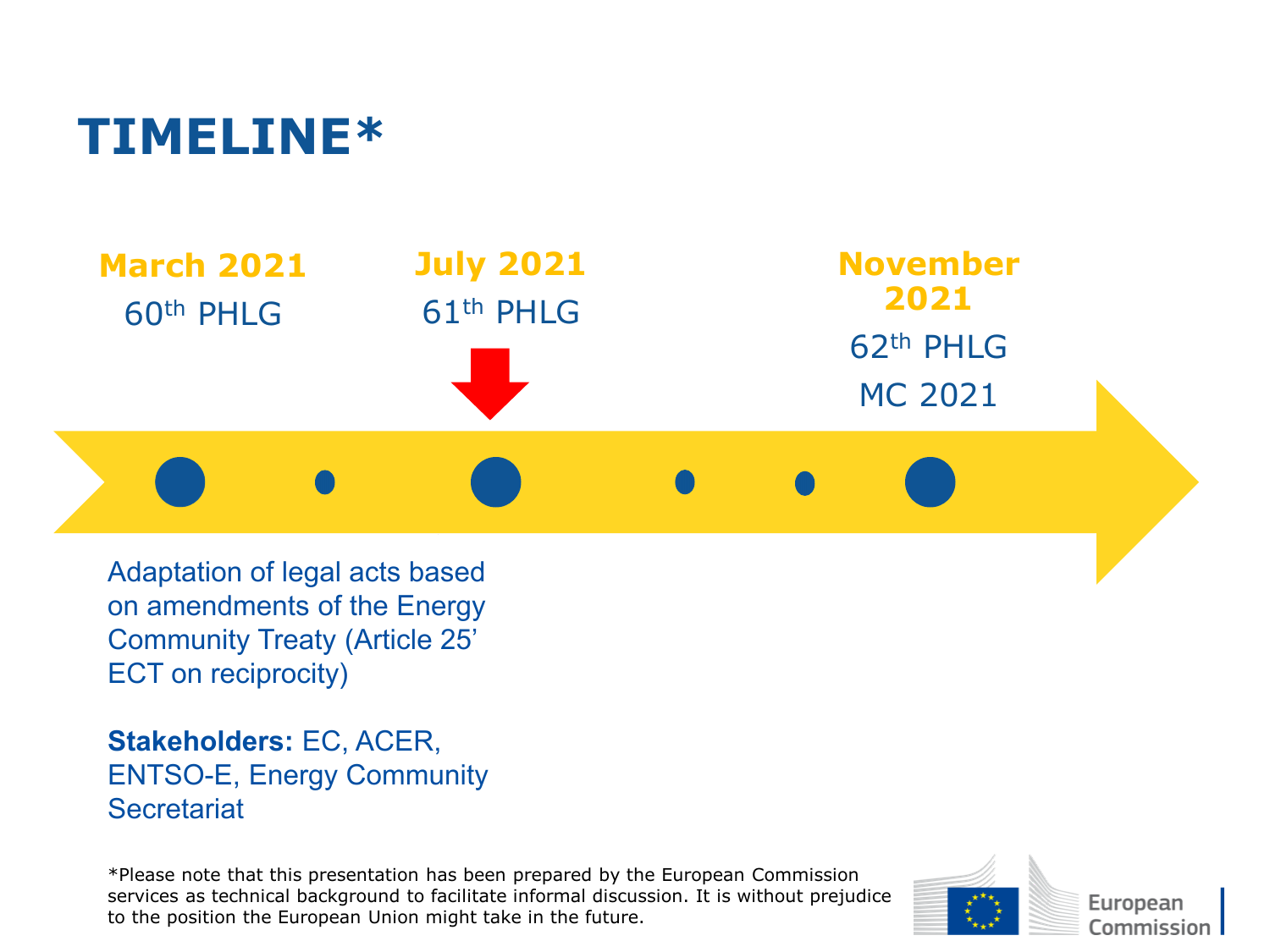## **Electricity Directive 2019/944**

- Common rules for the internal market for electricity including retail and unbundling
- Competitive, consumer-centred, flexible and nondiscriminatory electricity markets
- **Development of demand response, smart metering,** storage and mitigate energy poverty

#### **Reciprocity**

- Ensure level playing field for cross border trades between EU MS and CPs
- Ensure ACER competence on cross-border issues together with ECRB

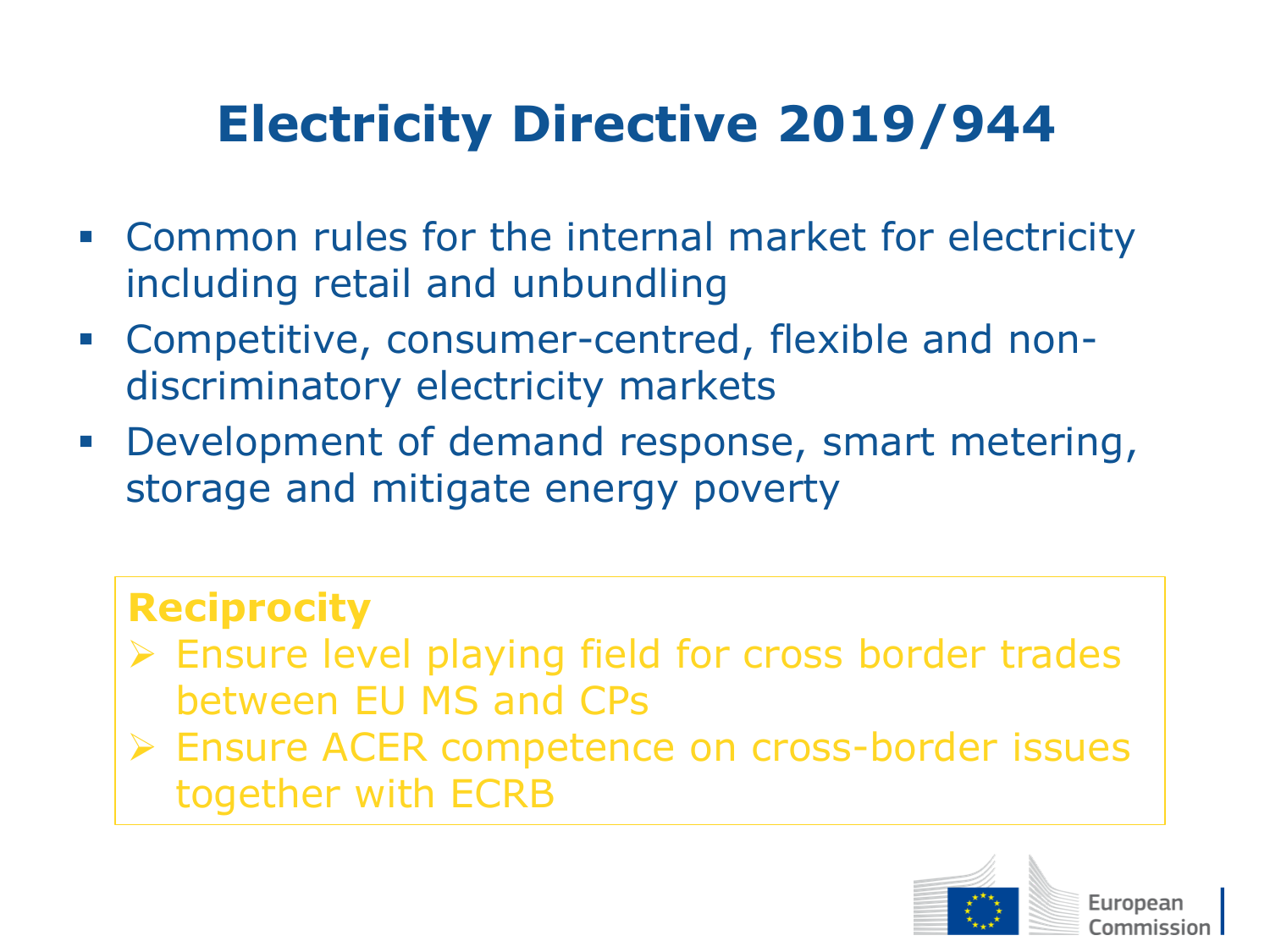### **Risk-Preparedness Regulation 2019/941**

- Increase security of electricity supply in Europe
- **Prevent, prepare and manage electricity crises**
- **IDENTIFY** competent authorities and elaborate risk preparedness plans by Contracting Parties

#### **Reciprocity new Artice 20'**

 Increase information sharing among EU MS and CPs (early warning and electricity crisis) ▶ Cooperation on risk-prepardness plans

EC and EU MS participation in the EnC Security of Supply Coordination Group

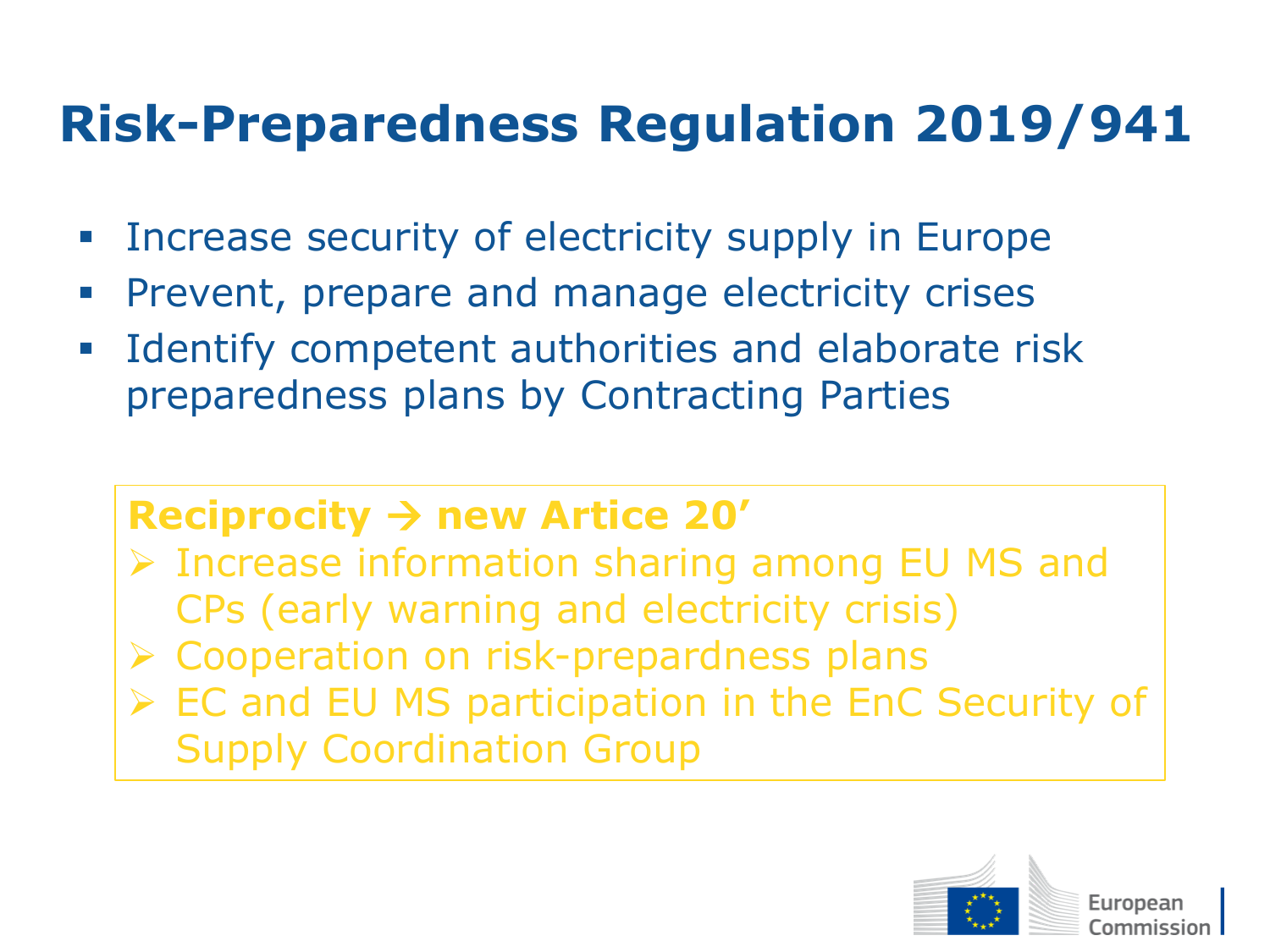## **Electricity Regulation 2019/943**

- Common rules for well-functioning and integrated wholesale electricity markets (forward, day-ahead, intraday, balancing)
- **Set fair rules for cross-border** exchanges, taking into account national and regional markets
- **Example 2 Coordination Group of the EnC DSO**

#### **Reciprocity**

- Capacity Calculation Regions
- Regional Coordination Centers
- System Operation Regions
- Resource adequacy assessment



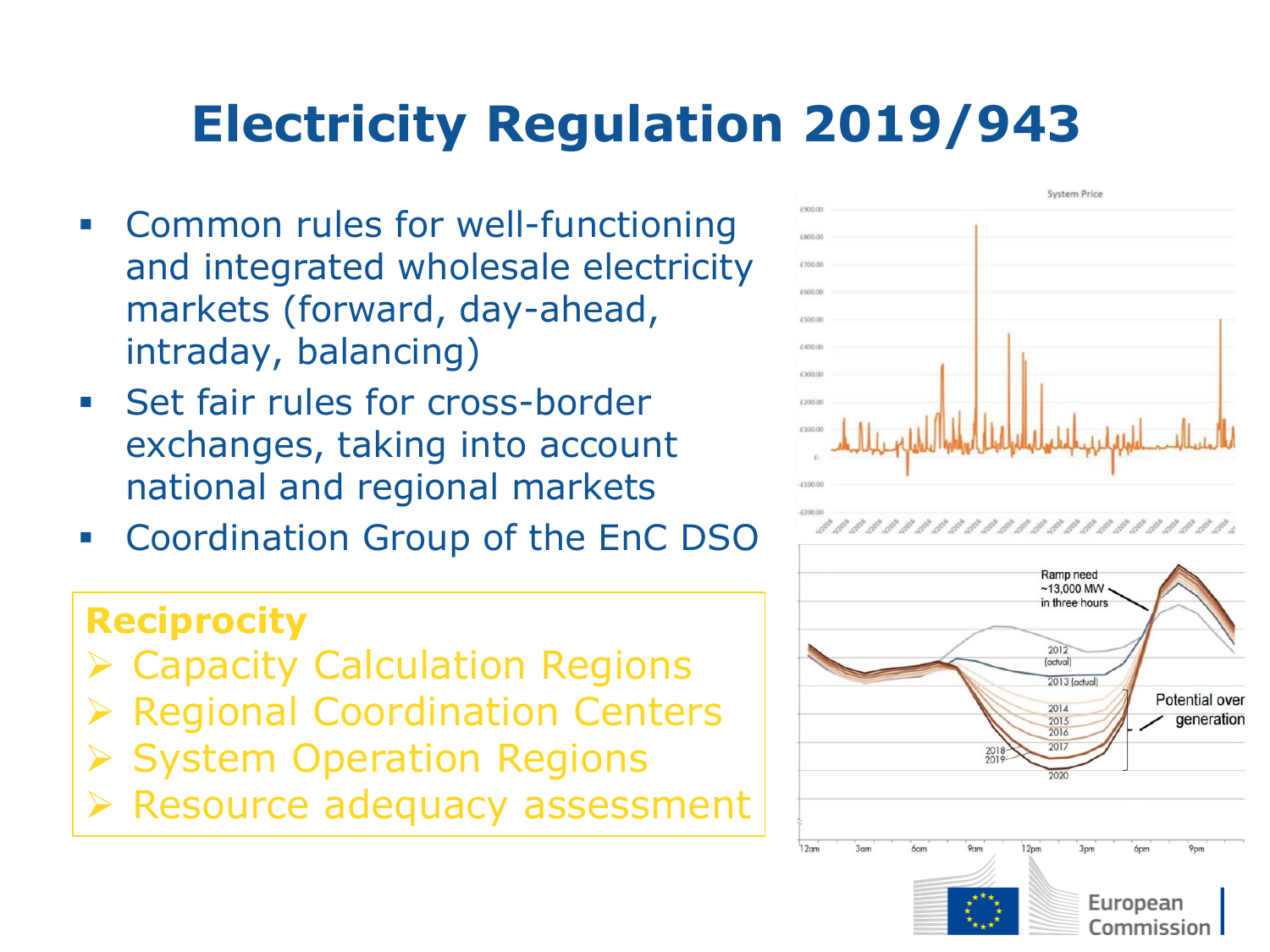## **CACM Regulation 2015/1222**



 $\checkmark$  Take it or leave it for existing methodologies *– no renegotiation*

 **CCRs** methodologies for EU MS and CPs

 **SDAC/SIDC extension** >> market coupling projects

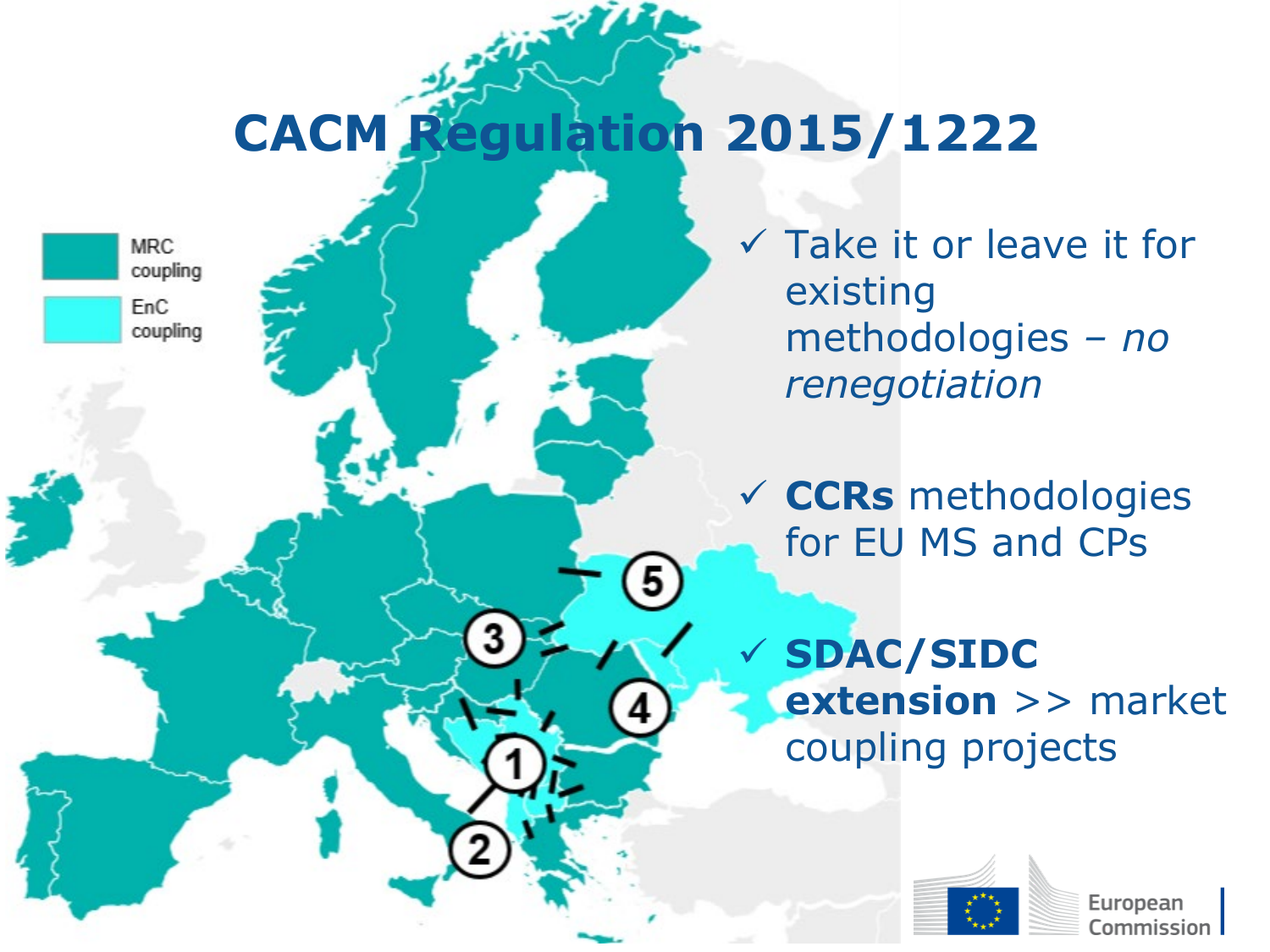### **FCA Regulation 2016/1719**

- **Single platform obligatory for CPs, option for EU MS** and 3rd countries to participate
- Coordinated Auction Office in South East Europe (SEE CAO) can be the single platform subject to complying with the FCA requirements
- Once SDAC/SIDC extension completed, all borders between EU MS and CPs to be included in the EU Joint Allocation Office (JAO)

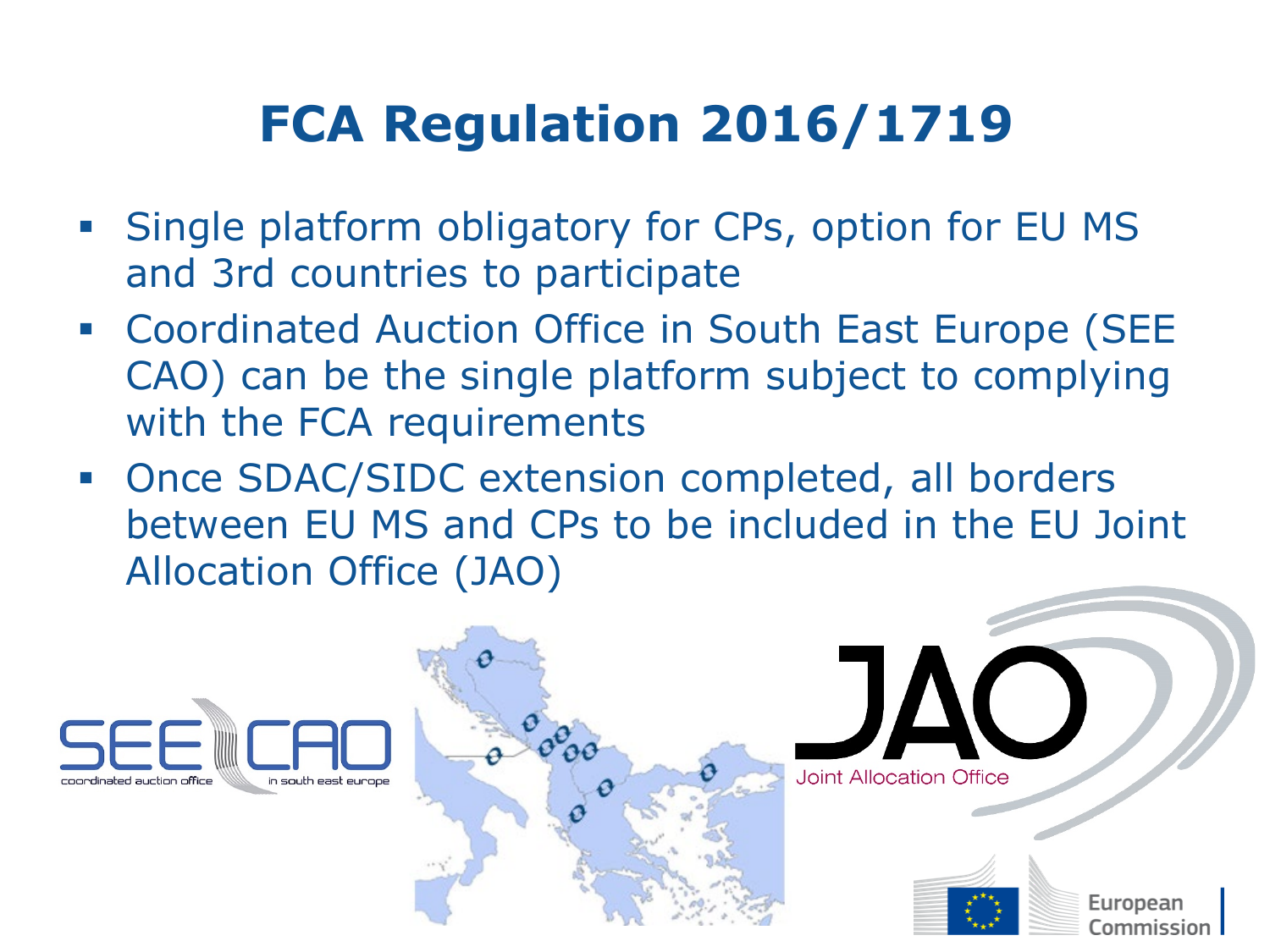#### **NEXT STEPS**



Adaptation of legal acts based on amendments of the Energy Community Treaty (Article 25' ECT on reciprocity)

**Stakeholders:** EC, ACER, ENTSO-E, Energy Community **Secretariat** 

**Technical Workshops:**  Consultation on drafts for adapted legal acts with CPs and EU MS

**Stakeholders:** Contracting Parties, EU MS, TSOs, NRAs

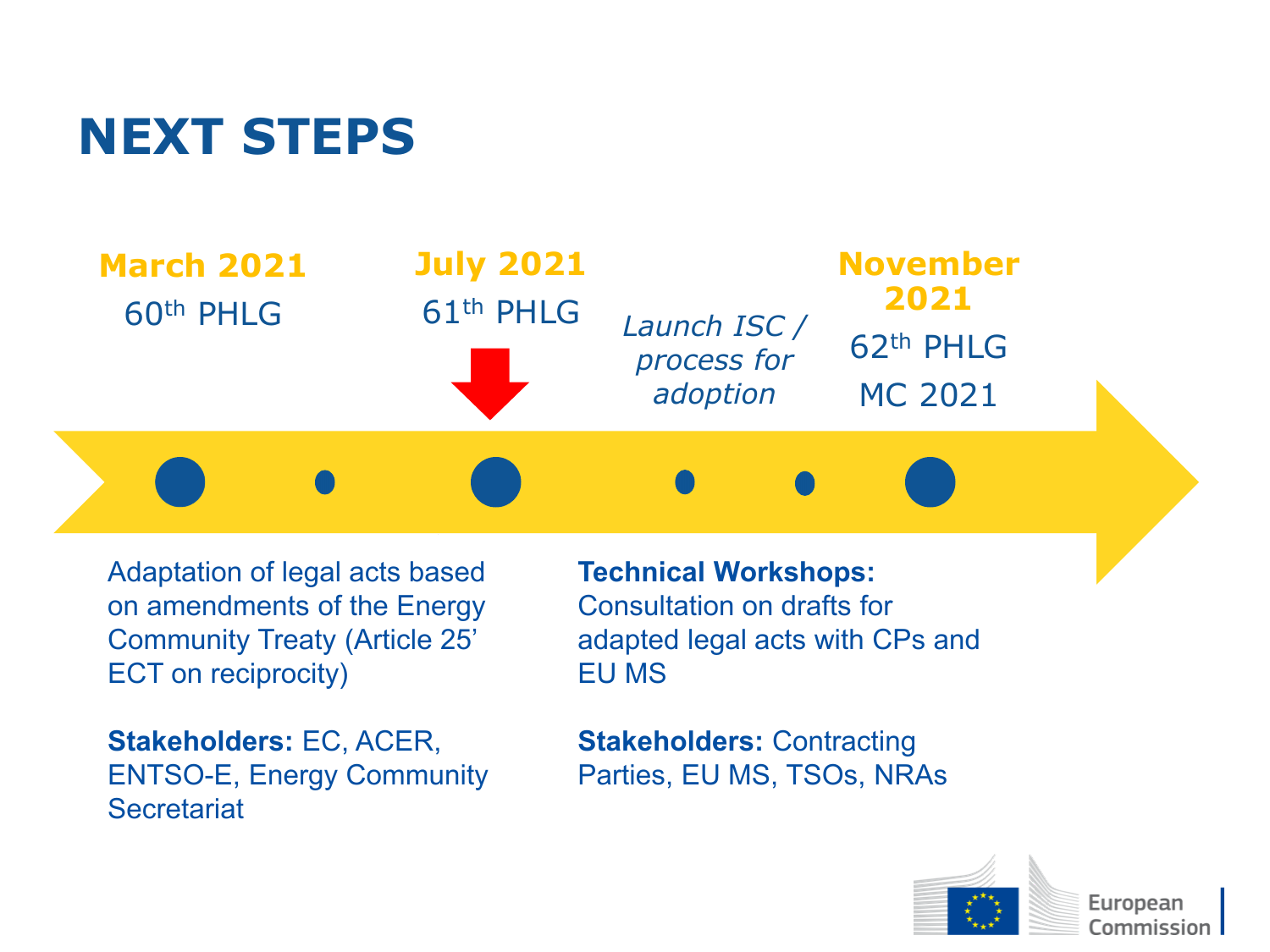### **RELEVANT LEGAL ACTS**

#### **For MC 2021 adoption**

- **Electricity Directive** 2019/944
- **Risk Preparedness Regulation** 2019/941

#### For MC/PHLG 2022 adoption ~ Treaty reform

- **Electricity Regulation** 2019/943
- Regulation (EU) 2015/1222 establishing a guideline on **capacity allocation and congestion management**  (CACM)
- Regulation (EU) 2016/1719 establishing a guideline on **forward capacity allocation** (FCA)